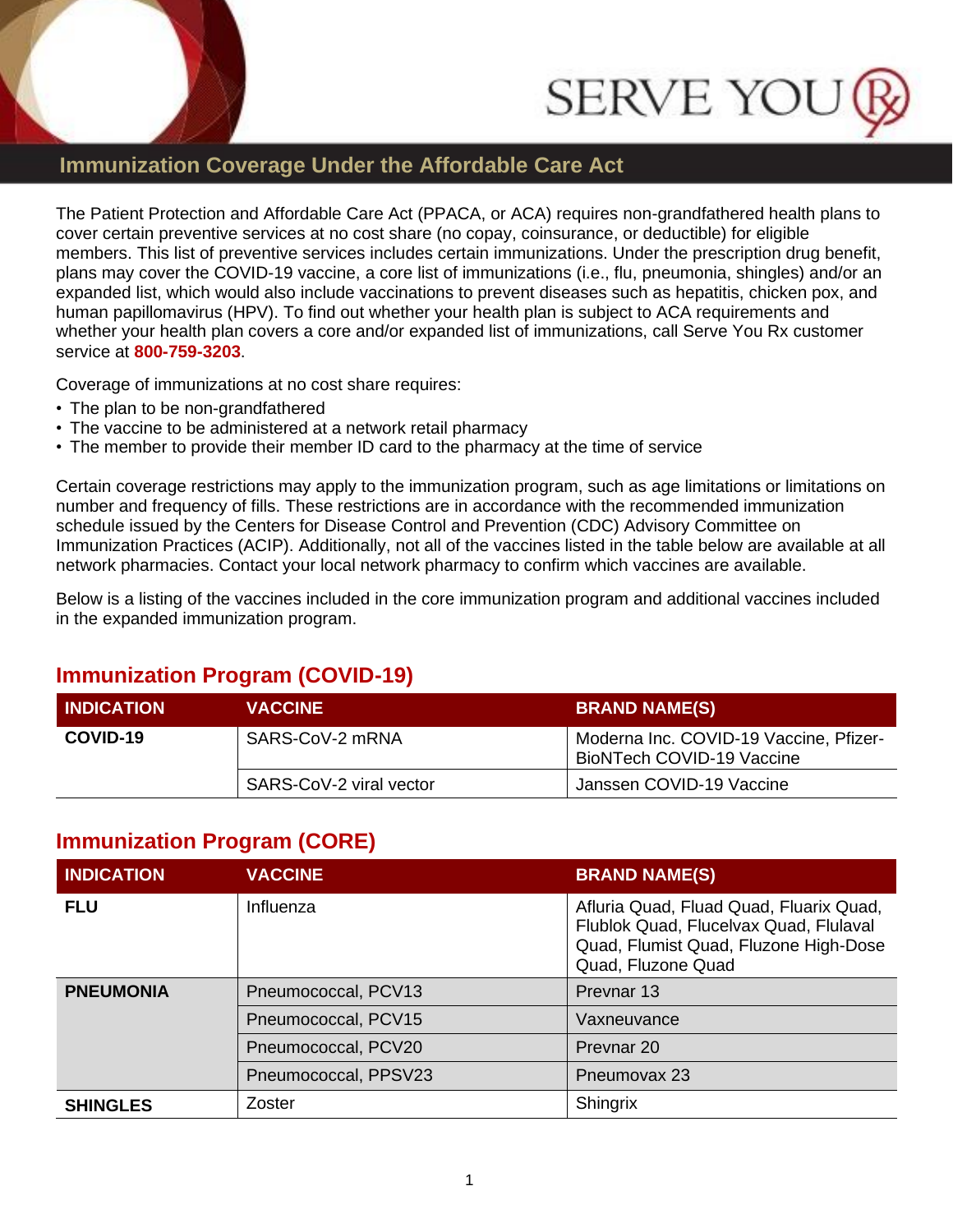# **Immunization Program (EXPANDED)**

| <b>INDICATION</b>                                                              | <b>VACCINE</b>                | <b>BRAND NAME(S)</b>                                |
|--------------------------------------------------------------------------------|-------------------------------|-----------------------------------------------------|
| <b>CHICKEN POX</b>                                                             | Varicella                     | Varivax                                             |
| <b>DENGUE DISEASE</b>                                                          | <b>Yellow Fever Dengue</b>    | Dengvaxia                                           |
| <b>HAEMOPHILUS INFLUENZA</b><br><b>TYPE B</b>                                  | Hib                           | ActHIB, Hiberix, Pedvax HIB                         |
| <b>HEPATITIS</b>                                                               | Hep A                         | Havrix, Vaqta                                       |
|                                                                                | Hep B                         | Engerix-B, Heplisav-B, Prehevbrio,<br>Recombivax HB |
|                                                                                | Hep A/B                       | Twinrix                                             |
| <b>HPV-RELATED CANCERS</b>                                                     | Human Papillomavirus<br>(HPV) | Gardasil 9                                          |
| <b>MEASLES, MUMPS,</b><br><b>RUBELLA</b>                                       | <b>MMR</b>                    | M-M-R II                                            |
| <b>MEASLES, MUMPS, RUBELLA,</b><br><b>VARICELLA</b>                            | <b>MMRV</b>                   | ProQuad                                             |
| <b>MENINGITIS</b>                                                              | Meningococcal, MenB           | Bexsero, Trumenba                                   |
|                                                                                | Meningococcal,<br>MenACWY     | Menactra, Menveo, MenQuadfi                         |
| <b>POLIO</b>                                                                   | Poliovirus                    | <b>IPOL</b>                                         |
| <b>ROTAVIRUS</b>                                                               | Rotavirus                     | Rotarix, RotaTeq                                    |
| <b>TETANUS, DIPHTHERIA</b>                                                     | Td                            | TDVAX, Tenivac                                      |
|                                                                                | <b>DT</b>                     | Tetanus/Diphtheria Toxoids Absorbed                 |
| TETANUS, DIPHTHERIA,<br><b>PERTUSSIS (WHOOPING</b>                             | <b>DTap</b>                   | Daptacel, Infanrix                                  |
| <b>COUGH)</b>                                                                  | Tdap                          | Adacel, Boostrix                                    |
| TETANUS, DIPHTHERIA,<br>PERTUSSIS, POLIO                                       | DTap/Polio                    | Kinrix, Quadracel                                   |
| TETANUS, DIPHTHERIA,<br>PERTUSSIS, POLIO,<br><b>HAEMOPHILUS B</b>              | DTap/Polio/Hib                | Pentacel                                            |
| TETANUS, DIPHTHERIA,<br>PERTUSSIS, POLIO, HEPATITIS B                          | DTap/Polio/Hep B              | Pediarix                                            |
| TETANUS, DIPHTHERIA,<br>PERTUSSIS, POLIO,<br><b>HAEMOPHILUS B, HEPATITIS B</b> | DTap/Polio/Hib/Hep B          | Vaxelis                                             |
| <b>TICK-BORNE ENCEPHALITIS</b>                                                 | <b>TBE</b>                    | Ticovac                                             |